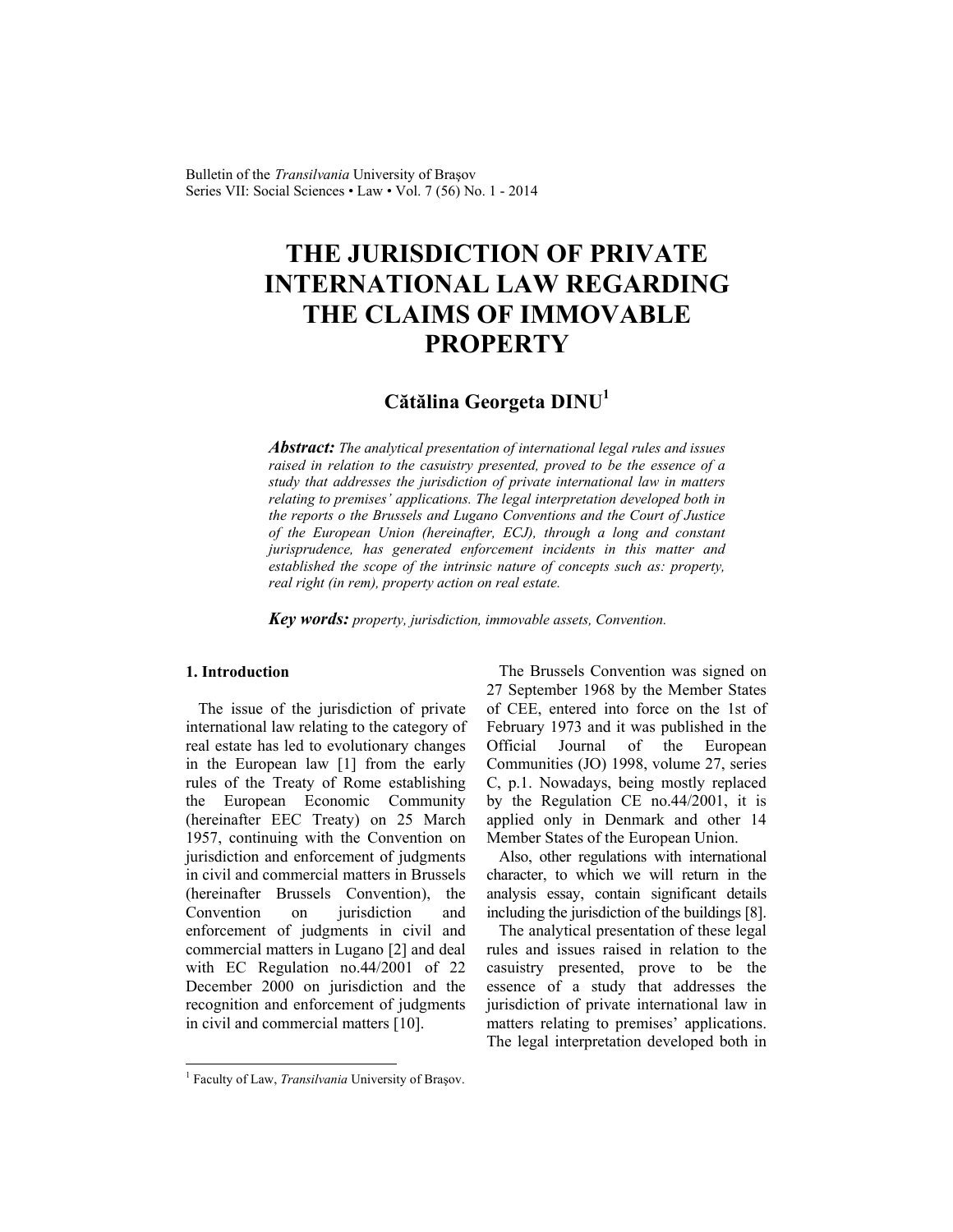the reports of the Brussels and Lugano Conventions and the Court of Justice of the European Union (hereinafter ECJ), through a long and constant jurisprudence has generated enforcement incidents in this matter and established the scope of the intrinsic nature of concepts such as: property, real right (*in rem*), property, action on real estate.

Finally, conflicting national legislation includes rules on jurisdiction in matters relating to real estate requests or real rights, namely Romanian doctrine and jurisprudence have helped to highlight the issues that these problems have faced in establishing competence and their solution.

# **2. Legal Framework**

According to paragraph 4 of Article 6 of the Brussels Convention, the content of which was taken over by article 6, paragraph 4 of Regulation nr.44/2001, a person domiciled in a Contracting State may be sued in matters relating to a contract, if the action is combined with an action against the same defendant in matters relating to interests in land, at the court of the Contracting State in which the property is located.

According to Article 9 of the Brussels Convention, the contents of which can be found only in article 10 of Regulation nr.44/2001 in case of liability insurance or insurance of immovable property, the insurer may be brought also to justice to the court which is situated where the harmful event occurred. The same applies if movable and immovable property is covered by the same insurance policy and both are adversely affected by the same contingency.

Article 16 paragraph 1 of the Brussels Convention, the content of which was taken over by Article 22, paragraph 1 of Regulation nr.44/2001 provides that the following courts shall have exclusive jurisdiction, regardless of domicile: relating to rights *in rem* in immovable property or tenancies of immovable property, the courts of the Member State in which the property is situated.

However, the tenancies of immovable property concluded for temporary private use for a maximum period of six consecutive months, the courts of the Member State in which the defendant is domiciled shall also have jurisdiction, provided that the tenant is a natural person and that the landlord and the tenant are domiciled in the same Member State.

On 16 September 1988, the Lugano Convention on jurisdiction and enforcement of judgments in civil and commercial matters was concluded between Member States of the European Community and several other states, but Article 16 of the Convention alin1 Brussels remained unchanged regarding the rules of exclusive jurisdiction.

According to article 12 paragraph 1 of the preliminary draft Convention on jurisdiction and foreign judgments in civil and commercial matters from 1999, adopted by the Special Commission of the Hague Conference, in actions that have as their object rights *in rem* in immovable property or tenancies of a property, the courts of the Member State in which the property is located shall have exclusive jurisdiction, unless, with respect to actions on rental property, the tenant is domiciled in another state.

The convention on the law applicable to the succession of the estates of deceased persons, in article 1, paragraph 2 d) previsions the fact that the Convention does not apply to ownership interests or assets created or transmitted otherwise than by inheritance, and the Convention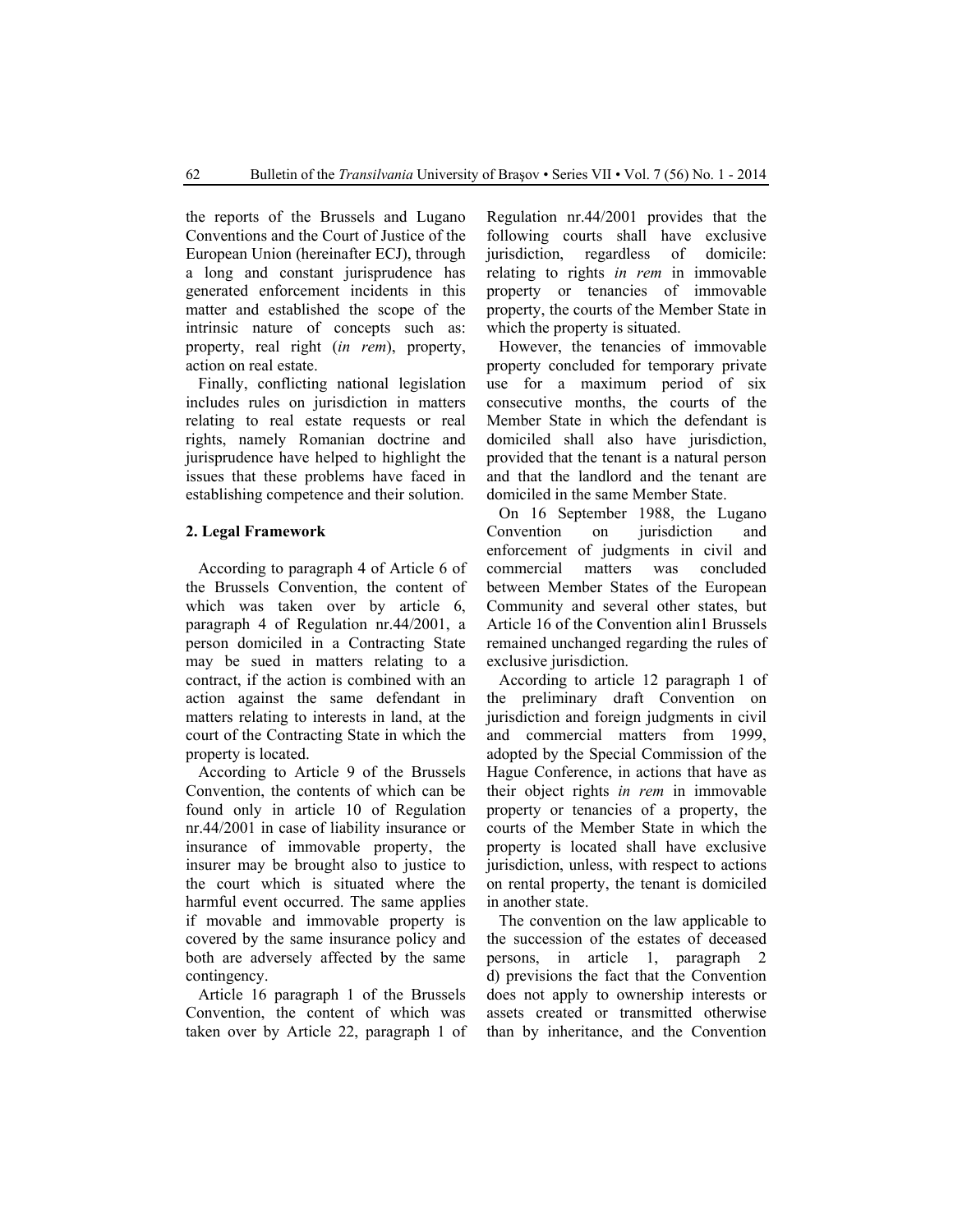regarding the recognition and enforcement of foreign judgments in civil and commercial matters since 1971 provides, in article 10, paragraph 3, that the state court of origin shall be deemed to have competence over the Convention, if the action was intended to determine an issue relating to immovable property situated in that State.

# **3. Procedural issues concerning the application of Article 22, paragraph 1 of Regulation (EC) nr. 44/2001**

A correlation of national provisions on international jurisdiction and the recognition and enforcement of judgments led to the conclusion of the Brussels Convention, and later it was replaced by Regulation no.44/2001 applicable today.

However, the original provisions relating to the determination of jurisdiction in matters related to buildings remained unchanged, so that the ECJ's interpretation of Article 16 paragraph 1 of the Brussels Convention before the entry into force of the regulation remains valid, so it can be invoked in the latest jurisprudence.

Article 22 of Regulation no.44/2001 refers to State courts, which means it regulates only international jurisdiction.

Territorial jurisdiction is governed by the law of the Member States. Thus, if the law of the state with exclusive jurisdiction provides internal territorial jurisdiction of a court, there is a gap in the judicial system [2].

Prior to the Brussels Convention, the recognition and enforcement of judgments was governed by the provisions of the agreements already concluded between Member States, conventions establishing the general rules of jurisdiction, but not the specific civil and commercial matters. The laws of Member States (Belgium, France, Italy, Luxembourg, the Netherlands and Germany) include rules of jurisdiction which were generally incorporated into bilateral agreements.

But the Brussels Convention's rules differ from these bilateral agreements in setting rules on exclusive jurisdiction.

The Convention follows, in this respect, the Treaty between France and Germany, which provides that the court of the country where the building is located shall have exclusive jurisdiction in all disputes relating to possession or ownership of such property, and those relating to rights *in rem* over the property.

### **4. Case** *Land Oberösterreich* **/** *ČEZ*

 The interpretation of Article 22, paragraph 1 of Regulation (EC) nr.44/2001 (Article 16 paragraph 1 of the Brussels Convention) [5] was issued in the case of the Province of Upper Austria and CEZ, on the negative consequences on the agricultural land owned by the Austrian province as a result of ionizing radiation emanating from a nuclear power plant located on the territory of the neighbouring country namely the Czech Republic.

In fact, the province of Upper Austria is the owner of several agricultural lands located approximately 60 km from the Temelin nuclear plant, commissioned in November 9, 2000. This centre is coordinated by ČEZ, a society where the Czech Republic has 70 % of the property. The applicant requested the Linz Regional Court to terminate the ČEZ influences caused by ionizing radiation, considered to exceed those that are normally released by nuclear plants which comply with industrial standards on soil contamination.

ČEZ said that Austrian courts lack jurisdiction, holding that Article 16 para 1 of the Brussels Convention is not applicable to an action to prevent negative consequences.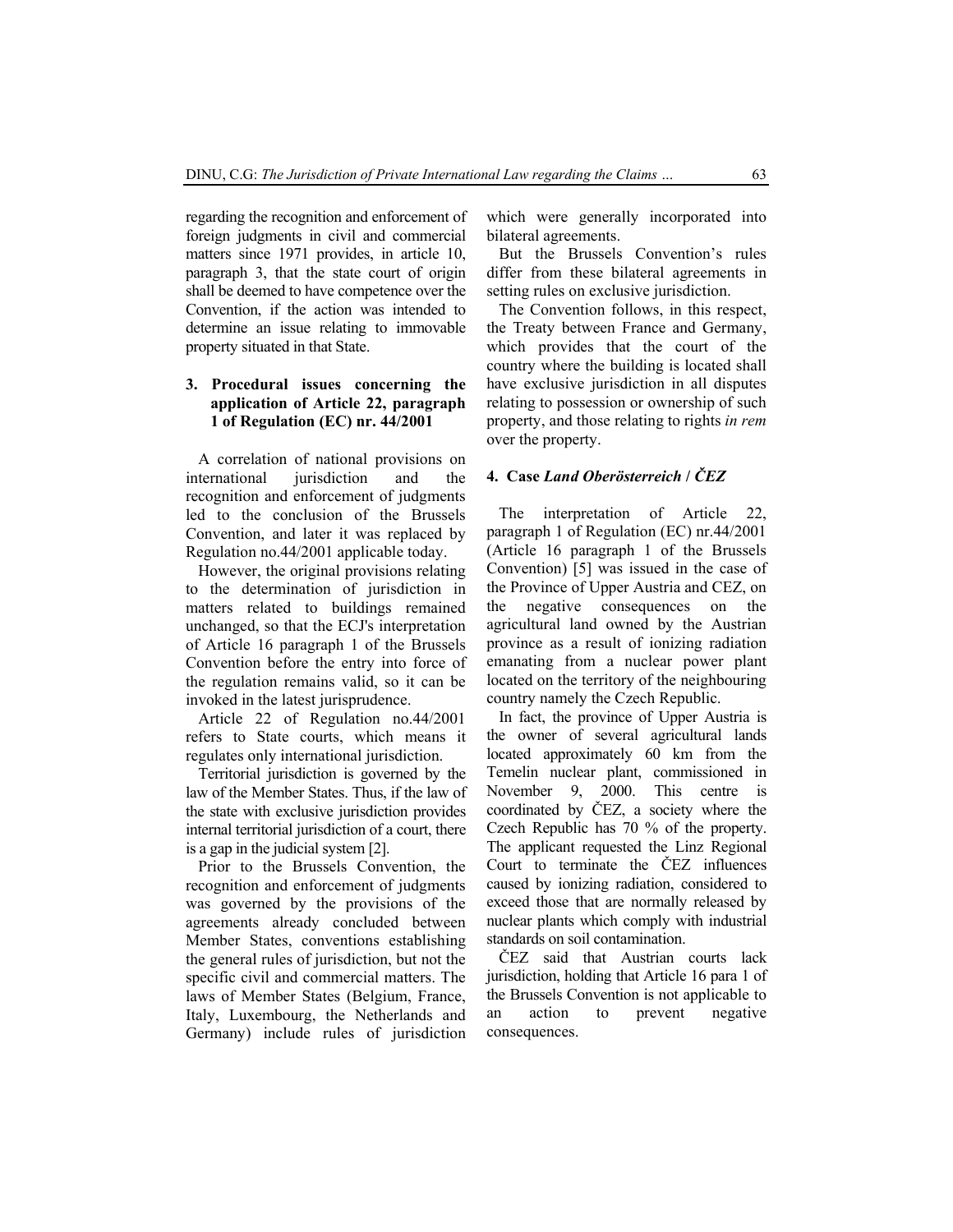For the way in which the rules of exclusive jurisdiction referring to real estate claims apply even when the defendant is domiciled outside The European Economic Community, see also the Jenard Report no.C 59/34.

 This action is by its nature an action for damages and falls under the incidence of Article 5, paragraph 3 of the Brussels Convention. Also, there is the possibility that judgments cannot be made in the Czech Republic that results in failure to comply with the rules on jurisdiction.

The Supreme Court (after declining jurisdiction of the Austrian first court and of the Austrian appeal court) decided to hold proceedings and to refer a question to the ECJ: is the expression "action whose subject is the right to *in rem* property" in accordance with the meaning of Article 16 paragraph 1 of the Brussels Convention which provisions an action to prevent the emission of ionizing radiation on land located in the neighbouring area - which is not an EU member state – which affects the land owned by the applicant?

CJEU noted that, while the Czech Republic was not a party of the Brussels Convention at the time, and the defendant was not in a Member State, that fact does not preclude the application of Article 16 of the Brussels Convention, as expressly provided in Article 4, paragraph 1 of the Convention.

Notwithstanding the general principle covered by the first paragraph of Article 4 of the Convention which states that if the defendant is not domiciled in a Contracting State, each Member State shall apply its rules of international jurisdiction, Article 16 paragraph 1 governs actions that have as their object rights *in rem* in immovable property or lease of real estate, as in the jurisdiction where the property is situated [6].

Moreover, the Brussels Convention applies under article 1, "in civil and commercial matters", but will not be extended to administrative matters. However, the national court did not appeal this to the ECJ in the present case.

Starting from the case *Sanders /Van der Putte*, it was reiterated that in light of the existing principles of interpretation, exclusive jurisdiction on actions involving buildings is not consistent with all actions relating to real property rights, but only with those who conform with the purposes of the Brussels Convention and are actions that seek to determine the extent, content, ownership or possession of property or the existence of other real rights for which holders of these rights are granted special protection [2].

The rationale for a restrictive interpretation emerges from the Jenard report, according to which, the very expansion of jurisdiction rules in force at that time in Germany and Italy was due to the interest of the proper administration of justice. According to the Jenard Report, the Committee of Experts that drafted the Brussels Convention established the rule of exclusive jurisdiction in this matter regarding buildings: thereof in Germany and Italy – the court where the property was located has exclusive jurisdiction, being considered a matter of public interest. Therefore, in the absence of a rule of exclusive jurisdiction, the judgment of courts in other states whose competence can be the result of other provisions of the Brussels Convention (the court under whose jurisdiction is the domicile of the defendant or by contract) will not be recognized or enforced in Germany or Italy. Such a system would be contrary to the free movement of judgments.

Establishing an exclusive competence of the courts for the place where the building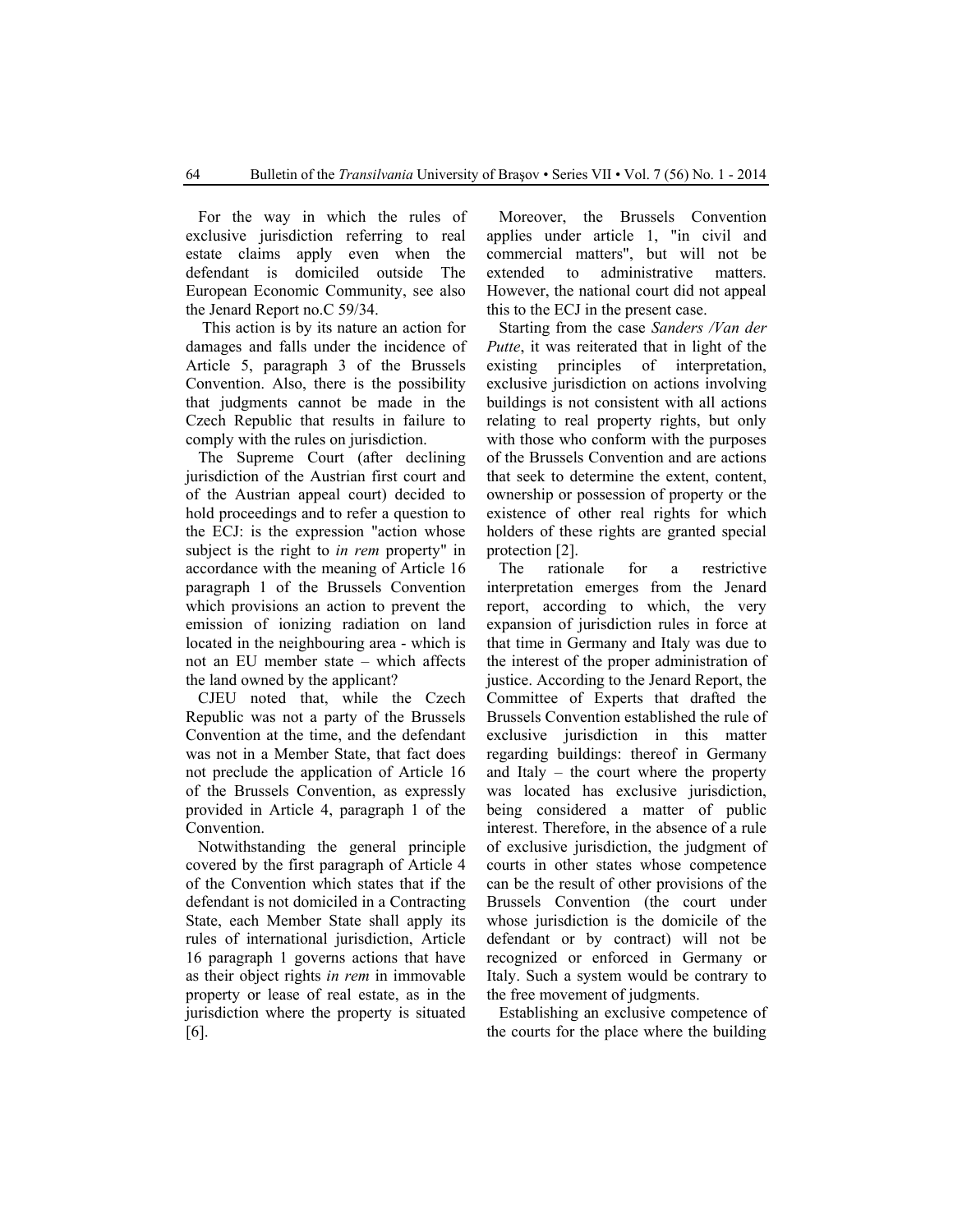was situated (*lex rei sitae*) is determined by the fact that the courts are best placed in relation to property (the proximity feature) to satisfactorily establish the facts and to apply rules and practices that generally pertain to the Member State where it is situated [7].

Also, from the Amendment 163 of the Schlosser Report, it results unequivocally that there was no difficulty in determining that actions for damages based on Real estate infringement or immovable property damage are not covered by article 16, paragraph 1 of the Brussels Convention. In this context, the existence and contents of real rights, the right to ownership of property are of marginal significance.

Exclusive jurisdiction only covers proceedings under real estate law (*in rem*) and not the right instruments (*in personam*) such as: the rescission action, the action for compensation regarding the suffered damage as a result of the breach of a contract of sale of immovable property, the action based on tort liability for violations of the real estate right, the paulian action or the annulment action for of ownership. Consequently, the ECJ held that an action that aims to cease the negative effects upon an immovable asset, does not aim the real estate right itself, since, although the basis of the action consists of a detriment brought to a real estate right, the real estate nature of the right is only of incidental importance, which does not change substantially the subject of the litigation. In agreement, the Bucharest Court of Appeal [3] ruled on a negative conflict of competence and established jurisdiction of the case to Zimnicea Court.

To conclude so, the court essentially held that the pending action seeks the evaluation of a personal right born from the pre-agreement of sale, right that has an obligation of doing as a correlative obligation. Therefore, being personal and not real, the action does not submit to the jurisdiction of the court where the property is situated.

## **5. Case** *Sanders / Van der Putte*

Regarding Case *Sanders / Van der Putte[12]*, the CJEU held that, given the exclusive jurisdiction governed by the Article 16 of the Brussels Convention, it should not be given a wider interpretation than it is required by their objective. .

(19/2391)Therefore, the concept of "matters relating to tenancies of immovable property" must not be interpreted as including an agreement to rent under an usufructuary lease a retail business carried on in immovable property rented from a third person by the lessor.

The interpretation of the ECJ may be summarized as follows: Van der Putte and Sanders agreed in 1973 that the latter would take over the running of the florist's business in a shop which the former had rented at Wuppertal-Elberfeld (Federal republic of Germany).

After the conclusion of the contract, Sanders refused to start running the business. Subsequently the judgment decision from April the14th, 1973, the Regional Court of Appeal (Gerechtshof) found that there has already been concluded an agreement between those two according to that Sanders is, inter alia, bound to pay to Van der Putte, in respect of various periods, a sum representing the rent due under the head-lease of the shop and a further sum representing the usufructuary lease as such of the business and also of goodwill. Sanders pleaded that the court has no jurisdiction under Article 16, paragraph 1 of the Brussels Convention.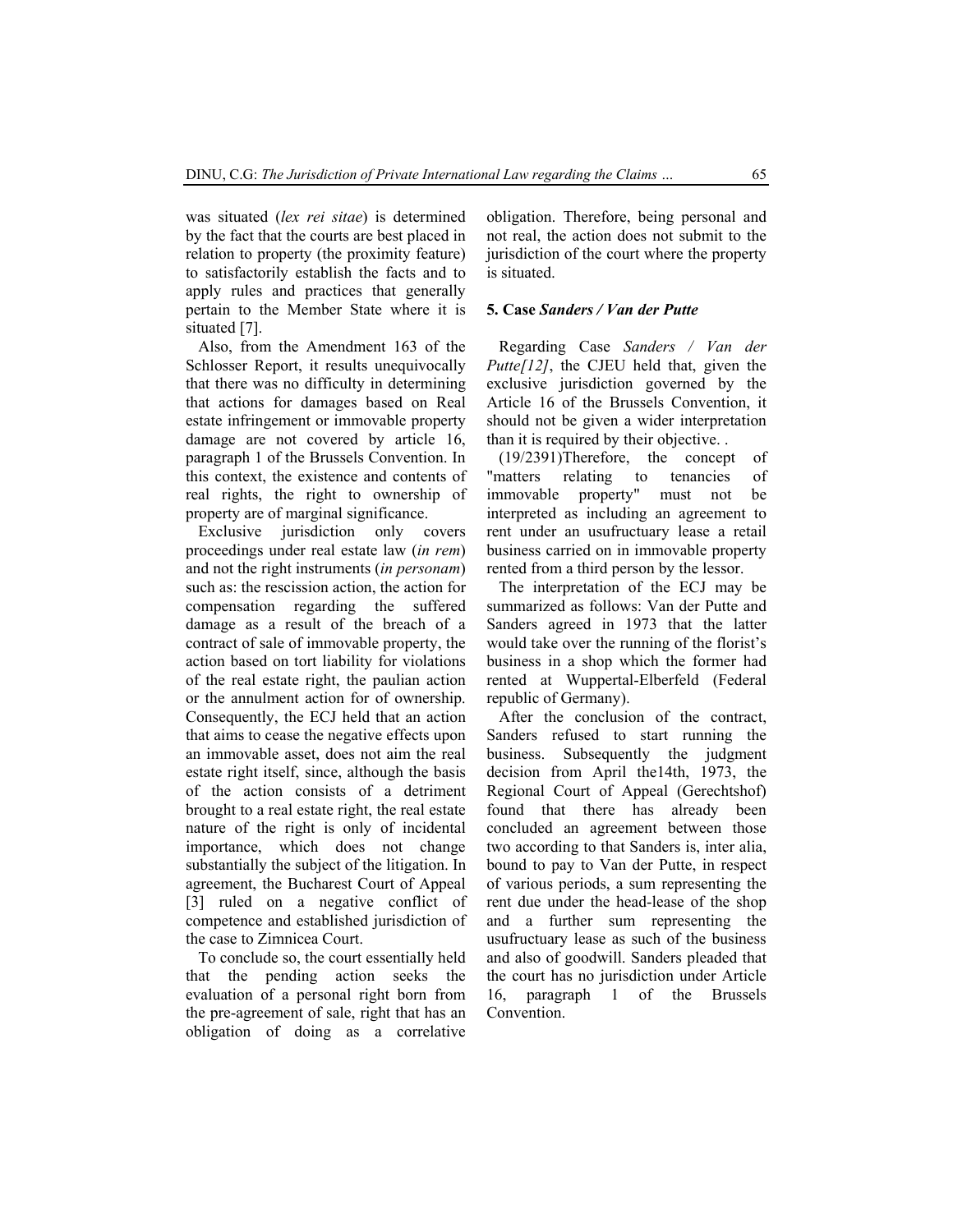The court dismissed this argument on the ground that in the contract in question, the emphasis fell less on the rent of the immovable property than on the business so that provisions of the Article 16, paragraph 1 on renting of immovable property does not apply in this matter.

In this respect, the Jenard Report stated that the circumstances, in which the courts of a Member State have exclusive jurisdiction, are respected when they are the main topic of the action.

Jenard explanatory report was titled after the name of the developer - Paul Jenard, director of the Belgian Ministry of Foreign Affairs and Foreign Trade - following the establishment of a committee of experts, through the decision of the Committee of Permanent Representatives of the Member States, a committee that drafted a convention, which eventually became the Brussels Convention. The Committee was composed of government experts from 6 countries, representatives of the European Commission and observers.

The provisions of article 16 of the Brussels Convention cannot be removed either by a contract which confers jurisdiction on the courts of another Member State or an implicit subscription to that jurisdiction, as Article 17 and Article 18 of the Convention state.

Though, the exclusive jurisdiction of the courts of a Member State removes the general rule of the defendant's domicile or the special regulations on legal competence.

 It also cannot be excluded by the parties' will. Any instance of a state other than the State whose courts have exclusive jurisdiction, shall declare by default that they have no jurisdiction under Article 19 of the Convention, and the failure to observe these rules constitute grounds for refusing recognition or enforcement.

These rules, which take the subject matter of the action as a criterion, shall apply irrespective of the domicile or nationality of the parties.

Regarding the grounds which formulate such rules, the Jenard report states that it is necessary to call for a general application, even on defendants domiciled outside the European Community.

Sanders appealed, so that the trial court (Hoge Raad) decided, in implementation of Article 2, paragraph 3, and of Article 3, paragraph 2 of the Protocol of 3 June 1971 concerning the interpretation by the Court of Justice of the Convention of 1968, to stay the proceedings and to submit certain questions to the Court of Justice. According to ECJ case law, a national court may ask the ECJ a request for the interpretation of the Brussels Convention and Regulation (EC) no.44/2001, when it considers that, in relation to the prevailing circumstances, a preliminary ruling is necessary to solve the case, and the questions which are addressed to the Court are pertinent. In the case of *Sanders / Van der Putte*, the questions were:

1. Must 'tenancies of immovable property' within the meaning of article 16, paragraph 1 include an agreement of rent under a usufruct lease, of a business by a third party hired by the lessor?

2. If so, does the exclusive jurisdiction of the courts of the state where the property is located also apply to a claim on a basis of such an agreement with respect to: a) payment of the rent; b) payment of rent /rent owed by the property owner or lessor c) payment in consideration for the good faith of a retail business?

3. Is the answer to these questions affected by the fact that in the proceedings, the defendant (the tenant under the usufructuary lease) has contested the contract?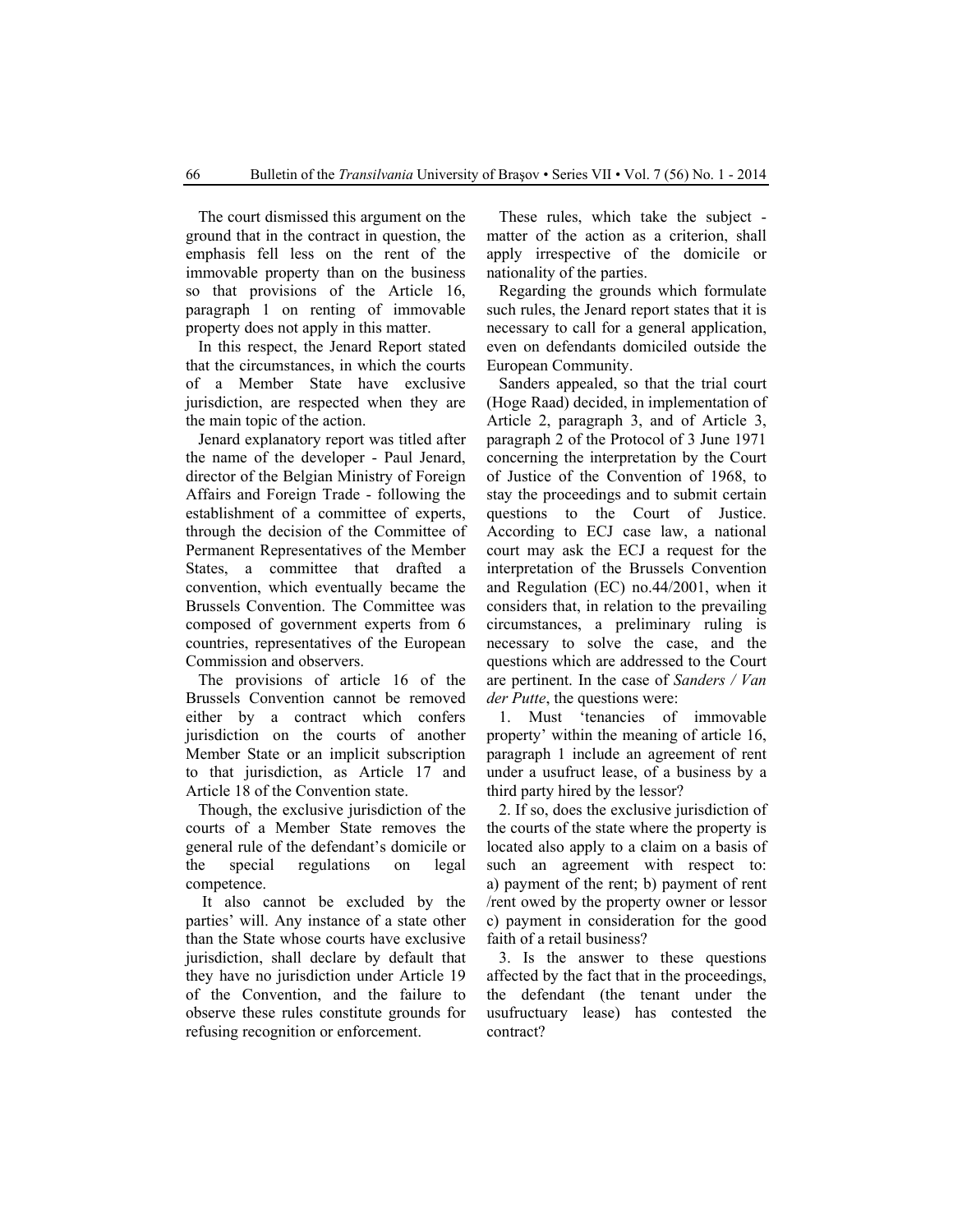Sanders shows that, once the Brussels Convention is expressed in general terms, the Convention must be interpreted as referring to rights *in rem* and *in personam* on the premises. Thus, he makes reference to the Preamble and Article 10 paragraph 3 of the Draft of the Hague Convention on the recognition and enforcement of foreign judgments in civil and commercial courts, which provides for the states where the judgment was held, to have jurisdiction "where case concerns a dispute concerning land situated in the State in which the judgment was rendered".

 On the other hand, Van der Putte states that the Brussels Convention represents a clear break with the past and thus contractual relations are now the subject of the jurisdiction place where the property is located.

The development in international rules on jurisdiction leads to a restrictive interpretation of the new regulations, so the court where the immovable asset is situated has jurisdiction only where it is necessary as a result of the public nature of these rules.

In this regard, the Brussels Convention jurisdiction of the court removes the check of the international jurisdiction of the court that held the judgment and it was expressly provided that the rules of international jurisdiction are not part of the public policy of the State in which recognition is sought. Thus, there were removed the "cases where the court finds its home state under international jurisdiction arising as unacceptable in the State where recognition is sought, since it violates an exclusive international jurisdiction under the law of this state".

As a result, the complainant alleged that the termination of the contract between a tenant and a subtenant, and not between landlord and tenant, makes the act *res inter alios*, so a separate issue from the immovable property itself. The Government of the United Kingdom considered that the court shall have exclusive jurisdiction, whether in an action arising out of the rental business, a key issue concerns the interpretation of the lease or the right to possession of the business premises or the breach of the conditions of hiring. The doctrine has held that Regulation (EC) no.44/2001 does not allow the expansion of the matters of exclusive jurisdiction by analogy or under other legislative techniques.

If such an action regards other aspects of the business relationship or refers simply to a pecuniary claim, it does no longer fall within article 16, paragraph 1, and it is no need of exclusive jurisdiction.

The Commission, in turn, noted that such contracts shall not concern the lease in the strict sense (*stricto sensu),* but rather relate to a subcontracting shape. Only in the situations where the implementation of a specific contract raises specific issues regarding the relations between lessees and lessors, that contract falls under the Article 16, paragraph 1 of the Brussels Convention.

As a result, the Commission proposed the following answers:

1. Actions arising out of the implementation of a tenancy agreement under which each side allows the other to run a business for a certain period against payment of a rent, as well as actions for the payment, are not covered by Article 16, paragraph 1, unless the said action concerns specifically a relation between the lessor and lessee of immovable property the property;

2. Article No. 16, paragraph 1 is not applicable nor on whether a contract has been concluded;

3. The action for payment is independent and it is not related to the implementation of the lease.